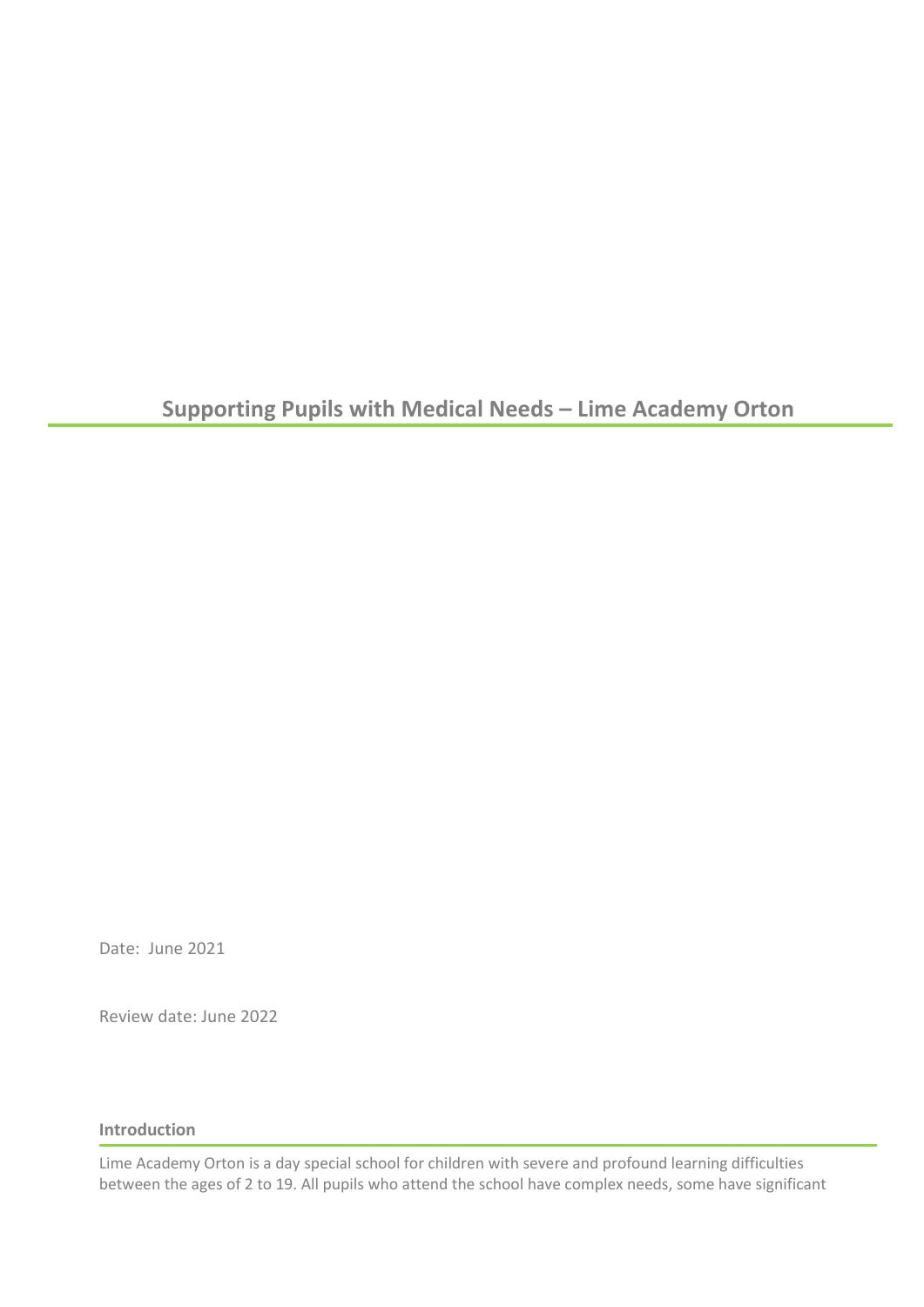medical needs, communication difficulties and behaviours that may challenge.

This policy will outline how we support pupils with medical needs, complex medical conditions and manage medications.

# **Principles**

This policy aims to ensure that:

- Pupils, staff and parents understand how our school will support pupils with medical conditions
- Pupils with medical conditions are properly supported to allow them to access the same education as other pupils, including school trips and sporting activities

The Medical Welfare Team will implement this policy by:

- Making sure sufficient staff are able to access suitable training
- Making staff aware of pupil's condition(s), where appropriate
- Making sure there are cover arrangements to ensure someone is always available to support pupils with medical conditions
- Developing and monitoring individual health care plans

## **Legislation, Sources and References**

This policy meets the requirements under Section 100 of the Children and Families Act 2014, which places a duty on governing boards to make arrangements for supporting pupils at their school with medical conditions.

It is also based on the Department for Education's statutory guidance: Supporting pupils at school with medical conditions.

#### **Procedures and Practices**

#### **Individual Healthcare Plans**

The head teacher has overall responsibility for the development of individual healthcare plans for pupils with medical conditions. Plans will be reviewed at least annually, or earlier if there is evidence that the pupil's needs have changed.

Plans will be developed with the pupil's best interests in mind and will set out:

- What needs to be done
- When
- By whom
- What training is required

Not all pupils with a medical condition will require an individual healthcare plan. It will be agreed with healthcare professionals and the parents when an individual healthcare plan would be inappropriate or disproportionate. This will be based on evidence. If there is not a consensus, the head teacher will make the final decision.

Plans will be drawn up in partnership with the school, parents and a relevant healthcare professional, such as the specialist school nursing team, paediatrician or consultant, who can best advise on the pupil's specific needs. The pupil will be involved wherever appropriate.

Individual healthcare plans will be linked to a child's Education, Health and Care Plan. Reference to these care plans must be included in a pupil's digital passport, clearly sign posting the reader to the information needed.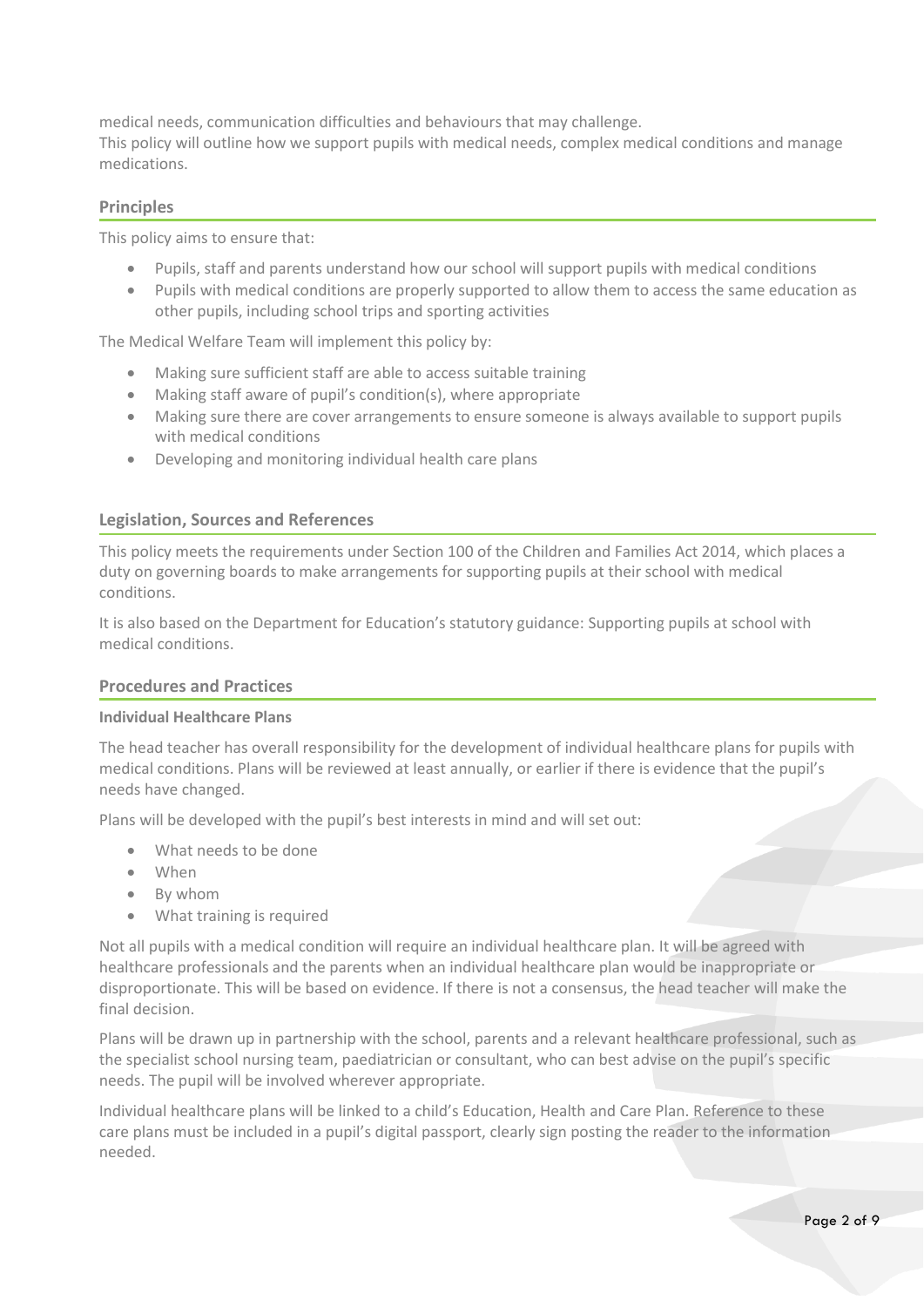The level of detail in the plan will depend on the complexity of the child's condition and how much support is needed. The senior leadership and medical welfare team will consider the following when deciding what information to record on individual healthcare plans:

- The medical condition, its triggers, signs, symptoms and treatments
- The pupil's resulting needs, including medication (dose, side effects and storage) and other treatments, time, facilities, equipment, testing, access to food and drink where this is used to manage their condition, dietary requirements and environmental issues.
- Specific support for the pupil's educational, social and emotional needs.
- The level of support needed, including in emergencies. If a pupil is self-managing their medication, this will be clearly stated with appropriate arrangements for monitoring
- Who will provide this support, their training needs, expectations of their role and confirmation of proficiency to provide support for the pupil's medical condition from a healthcare professional, and cover arrangements for when they are unavailable
- Who in the school needs to be aware of the pupil's condition and the support required
- Arrangements for written permission from parents and the head teacher for medication to be administered by a member of staff, or self-administered by the pupil during school hours
- Separate arrangements or procedures required for school trips or other school activities outside of the normal school timetable that will ensure the pupil can participate, e.g. Risk assessments
- Where confidentiality issues are raised by the parent/pupil, the designated individuals to be entrusted with information about the pupil's condition
- What to do in an emergency, including who to contact, and contingency arrangements

## **Prescribed Medications**

Prescription medicines will only be administered at school:

• When it would be detrimental to the pupil's health or school attendance not to do so and where we have parents' written consent

The only exception to this is where the medicine has been prescribed to the pupil without the knowledge of the parents.

The school will accept insulin that is inside an insulin pen or pump rather than its original container, but it must be in date.

The school will only accept prescribed medicines that are:

- In-date
- Labelled
- Provided in the original container, as dispensed by the pharmacist, and include instructions for administration, dosage and storage

## **Non-Prescribed Medications**

Non prescribed medications, such as paracetamol, will be administered with parent's prior written consent or verbal permission at the time of administration if the bottle or pack has been supplied or purchased, and is used only, for that individual pupil.

Pupils under 16 will not be given medicine containing aspirin unless prescribed by a doctor.

We reserve the right not to administer a non-prescribed medicine in the event that there is a doubt about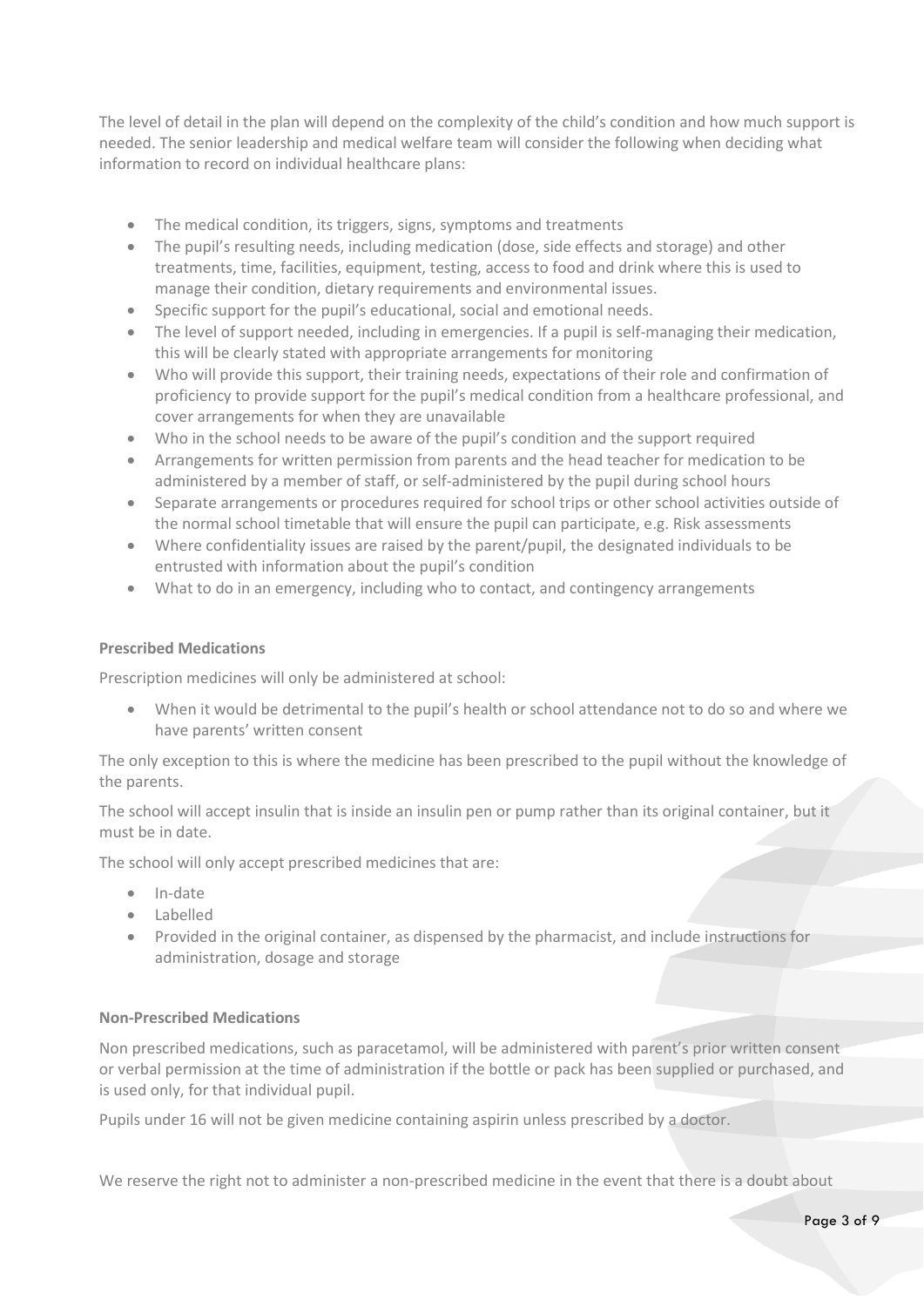the nature of that medicine, where such doubt exists we may seek further professional advice before administration.

#### **Controlled drugs**

Controlled drugs are prescription medicines that are controlled under the Misuse of Drugs Regulations 2001 and subsequent amendments, such as morphine or methadone.

There may be times, such as school outings, when it is necessary for staff to carry on their person a pupil's controlled drugs. This will be risk assessed and it is the responsibility of the named member of staff to know where those medications are at all times. All other controlled drugs are kept in a secure cupboard in the medical room and only named staff have access.

Controlled drugs will be easily accessible in an emergency and a record of any doses used and the amount held will be kept.

#### **Administration of All Medications**

Anyone giving a pupil any medication (for example, for pain relief) will first check maximum dosages and when the previous dosage was taken. Parents will always be informed.

All medicines will be stored safely within a locked medical cupboard within each classroom. Controlled drugs are kept in a locked metal cupboard in the medical room that is bolted to the wall, the key is kept within a code locked box on the wall. Pupils and families will be informed about where their medicines are at all times and be able to access them immediately. Medicines and devices such as asthma inhalers, blood glucose testing meters, adrenaline pens and emergency medications will always be readily available to pupils and not locked away.

All medications will be signed in and out using our online Medical Tracker software by class teams. This is monitored by the medical welfare team.

All medicines will only be administered when the above checks have been completed by two trained staff and any individual administrating medication must be witnessed by a member of school staff.

Medicines will be returned to parents to arrange for safe disposal when no longer required.

#### **Unacceptable Practice**

School staff should use their discretion and judge each case individually with reference to the pupil's individual healthcare plan, but it is generally not acceptable to:

- Prevent pupils from easily accessing their inhalers and medication, and administering their medication when and where necessary
- Fail to follow advice provided either in an individual healthcare plan or as part of a face to face training session.
- Fail to report in a timely manner any errors in medication administration, care or recording.
- Assume that every pupil with the same condition requires the same treatment
- Ignore the views of the pupil or their parents
- Ignore medical evidence or opinion (although this may be challenged)
- Send children with medical conditions home frequently for reasons associated with their medical condition or prevent them from staying for normal school activities, including lunch, unless this is specified in their individual healthcare plan.
- If the pupil becomes ill, send them to the school office or medical room unaccompanied or with someone unsuitable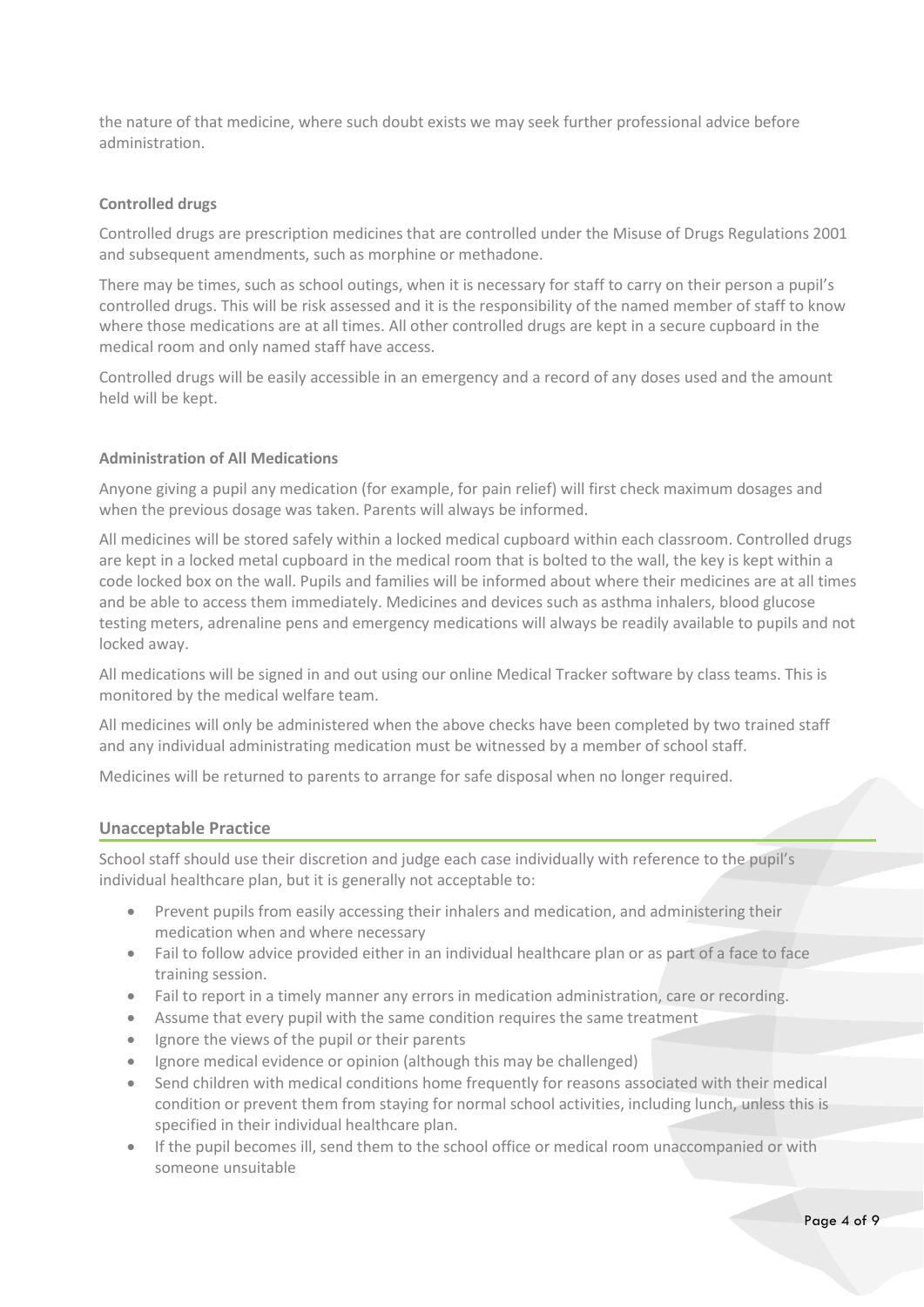- Penalise pupils for their attendance record if their absences are related to their medical condition, e.g. hospital appointments
- Require parents, or otherwise make them feel obliged, to attend school to administer medication or provide medical support to their pupil, including with toileting issues. No parent should have to give up working because the school is failing to support their child's medical needs
- Prevent pupils from participating, or create unnecessary barriers to pupils participating in any aspect of school life, including school trips, e.g. by requiring parents to accompany their child
- Administer, or ask pupils to administer, medicine in school toilets
- Display information pertaining to pupil's medical needs, individual care plan or personal data in the classroom, as per training and the trust data protection policy.

## **Emergency Procedures**

Staff will follow the school's normal emergency procedures (for example, calling 999). All pupil's individual healthcare plans will clearly set out what constitutes an emergency and will explain what to do.

If a pupil needs to be taken to hospital, staff will stay with the pupil until the parent arrives, or accompany the pupil to hospital by ambulance.

These procedures are outlined in our emergency protocol (Appendix I).

## **Training**

Staff who are responsible for supporting pupils with medical needs will receive suitable and sufficient training to do so.

The training will be identified and mapped out at the beginning of each academic year to provide coverage. This will be a discussion between the Head of Standards, school medical welfare team and the specialist school nursing team. The relevant healthcare professionals will lead on identifying the type and level of training required and will agree this with the senior leadership team. Training will be monitored and kept up to date through a spreadsheet shared via the google drive.

Training will:

- Be sufficient to ensure that staff are competent and have confidence in their ability to support the pupils
- Fulfil the requirements in the individual healthcare plans
- Help staff to have an understanding of the specific medical conditions they are being asked to support, their implications and preventative measures

Healthcare professionals will provide confirmation of the competency of staff in a medical procedure, or in providing medication.

All staff will receive training so that they are aware of this policy and understand their role in implementing it, for example, with preventative and emergency measures so they can recognise and act quickly when a problem occurs. This will be provided for new staff during their induction.

A yearly risk assessment will be completed collaboratively between the specialist school nursing team and school senior leadership team to identify practices and procedures covered by generalised competency and those requiring bespoke training.

## **Record Keeping**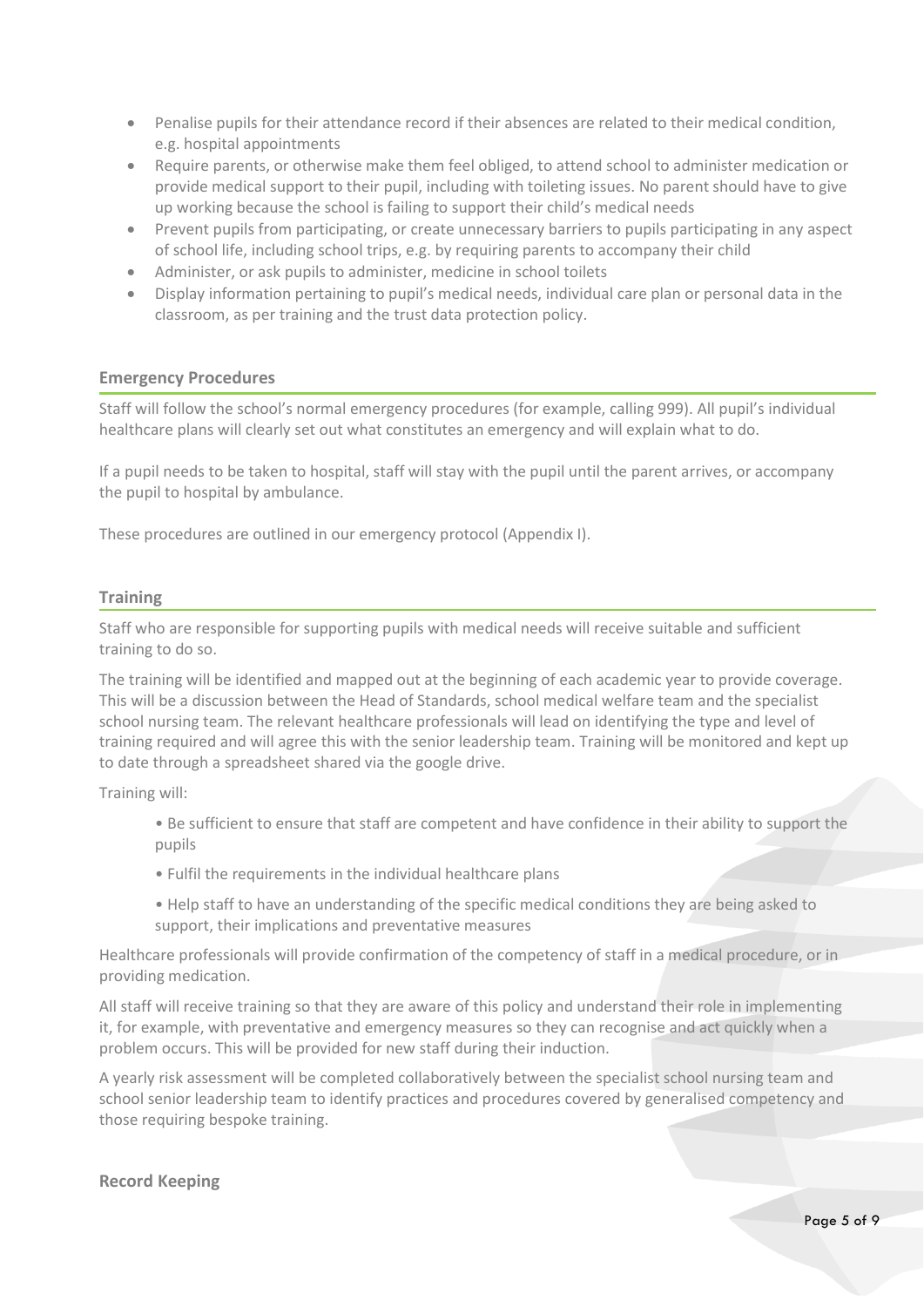The academy council will ensure that written records are kept of all medicine administered to pupils. Parents will be informed if their pupil has been unwell at school.

Individual healthcare plans are kept in a readily accessible place which all staff are aware of.

We write, store and share our individual healthcare plans through an online application called Medical Tracker. This allows us to also track administration of medications, record instances of first aid and accidents and manage medication expiries.

#### **Taking Medications on Educational Visits**

According to the Royal Society for the Prevention of Accidents (RoSPA) and Forbes solicitors, the medical information you should bring on your trip should include:

- All information relating to each pupil's medical conditions
- All information about any emergency medical treatment
- Any required medication and details of when this should be taken
- GP contact details
- Home telephone numbers/addresses
- Details of any dietary requirements
- Emergency contact details

We have a duty of care under the Health and Safety at Work etc Act 1974, to ensure all school visits are conducted in a suitably supervised and safe environment.

We minimise any risk so far as is "reasonably practicable" for the activity concerned.

To achieve this, we complete thorough risk assessments demonstrating that all necessary preparations have been made, before and during an educational visit.

#### **Data Protection and GDPR**

According to the Information Commissioner's Office (ICO) medical information is particularly sensitive personal data. You can still take the data off-site as long as you keep it safe.

You should take extra precautions to ensure it is secure. For example, you could use a locked suitcase to store information which is on paper or if you carry the information electronically on a portable device you should ensure access is password protected.

Alternatively, you could access the information through a remote system using a password, medical tracker or on our google drive.

Data relating to pupil's individual health conditions, needs and car plans should be stored securely, for example being accessed via medical tracker. This information should not be on display in the classroom in any format.

You must have a 'lawful basis' (reason) to share any personal data, including medical information, under the General Data Protection Regulation (GDPR), which is in force since May 2018. Additionally, as medical information is considered 'special category' data under the GDPR, you'll also need to have a 'condition for processing' in order to share the information. There are two instances where sharing this information can be undertaken without an order;

#### **Legal obligation basis**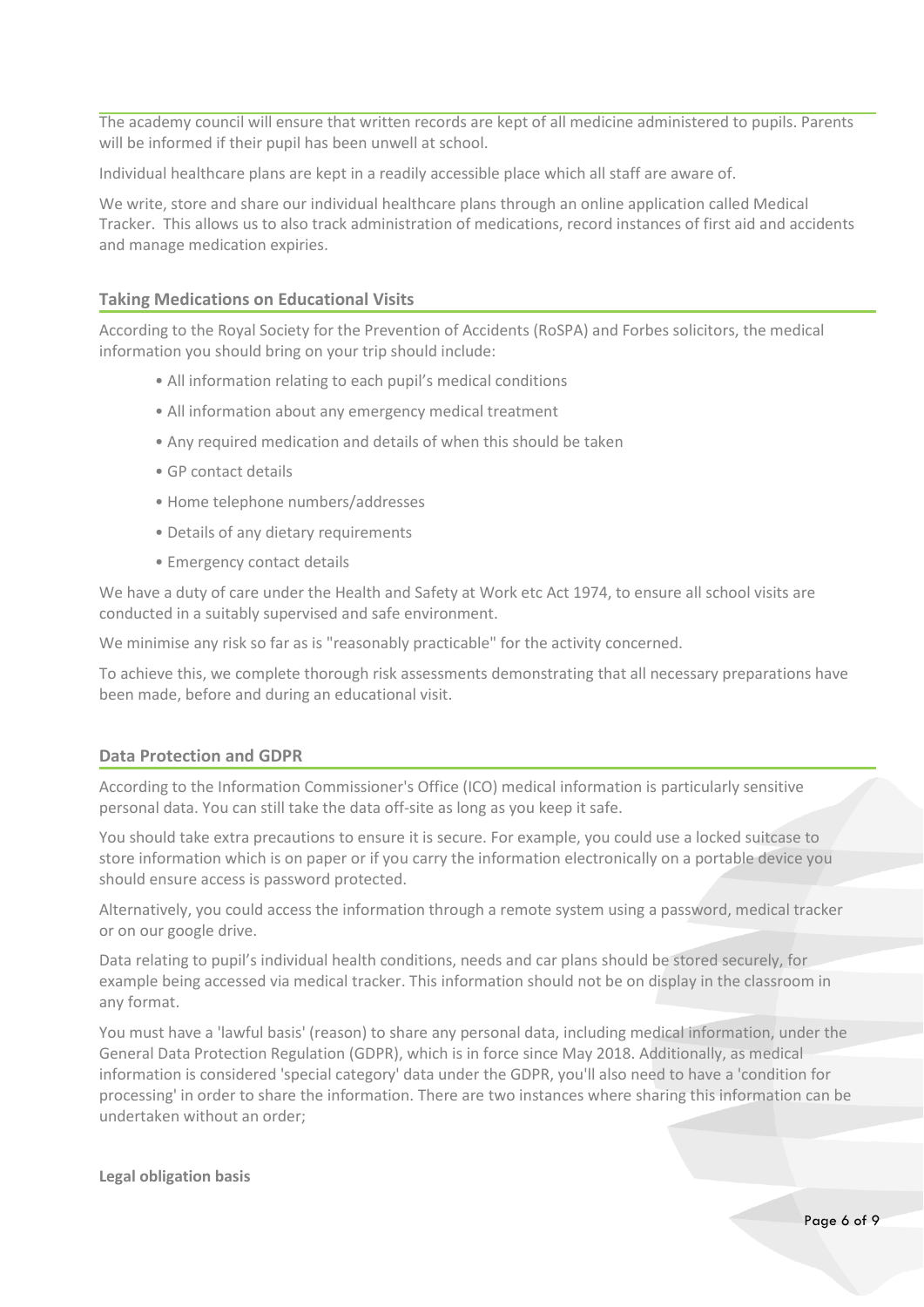This will be the basis we will use for sharing medical data most of the time. This is because, as a school, we are legally obliged to keep our pupils safe and healthy as part of our duty of care.

We shall use this basis when we need to share medical data to fulfil our duty of care, including when sharing with staff members in our school and third parties like health services or sports coaches.

When we are sharing with health services, who will be bound to professional secrecy, this should also fulfil a condition of processing, where sharing the data is necessary for the provision of health or social care, or treatment, or the management of health or social care systems and services.

When we are sharing with school staff members or other third parties not obliged to professional secrecy under law, we use the condition of processing where data sharing is necessary to carry out our obligations under social protection law.

#### **Vital interest's basis**

We can share medical data if it's necessary to save someone's life. This basis should be used in emergencies, rather than organising a pupil's medical care in advance.

We shall use this basis in situations involving paramedics or other forms of emergency treatment.

This also fulfils a condition for processing, where sharing this data will be lawful if it's necessary to save someone's life.

## **Liability and Indemnity**

The trust will ensure that the appropriate level of insurance is in place and appropriately reflects the school's level of risk.

## **Complaints**

Parents with a complaint about their child's medical condition should discuss these directly with the head teacher in the first instance. If the head teacher cannot resolve the matter, they will direct parents to the Trust complaints procedure.

## **Roles and Responsibilities**

#### **The Head Teacher and Senior Leadership Team will:**

- Ensure all staff are aware of this policy and understand their role in its implementation
- Ensure that there is a sufficient number of trained staff available to implement this policy and deliver against all individual healthcare plans, including in contingency and emergency situations
- Take overall responsibility for the development of individual healthcare plans
- Ensure that school staff are appropriately insured and aware that they are insured to support pupils in this way
- Contact the school nursing service in the case of any pupil who has a medical condition that may require support at school, but who has not yet been brought to the attention of the relevant nursing team.
- Ensure that systems are in place for obtaining information about a child's medical needs and that this information is kept up to date

#### **School Staff:**

• Supporting pupils with medical conditions during school hours is not the sole responsibility of one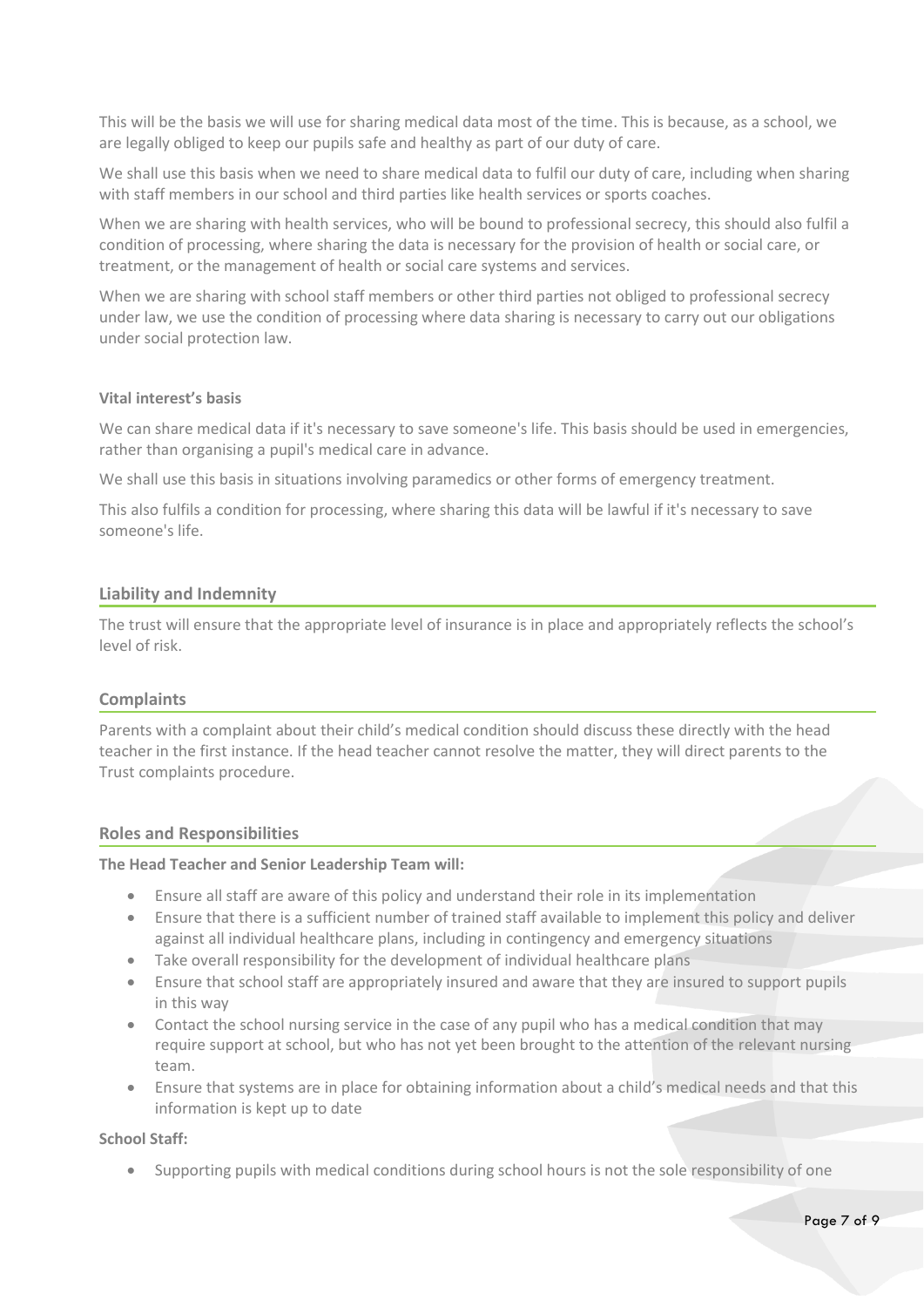person. Any member of staff may be asked to provide support to pupils with medical conditions, although they will not be required to do so. This includes the administration of medicines.

- Those staff who take on the responsibility to support pupils with medical conditions will receive sufficient and suitable training, and will achieve the necessary level of competency before doing so.
- Teachers will take into account the needs of pupils with medical conditions that they teach.
- All staff will know what to do and respond accordingly when they become aware that a pupil with a medical condition needs help.

#### **Academy Council / Trust**:

• The academy council has ultimate responsibility to make arrangements to support pupils with medical conditions. The governing board will ensure that sufficient staff have received suitable training and are competent before they are responsible for supporting children with medical conditions.

#### **Parents:**

- Provide the school with sufficient and up-to-date information about their child's medical needs
- Be involved in the development and review of their child's individual healthcare plan and may be involved in its drafting
- Carry out any action they have agreed to as part of the implementation of the individual healthcare plan e.g. provide medicines and equipment

#### **Health care professionals:**

• The Peterborough and Cambridgeshire school nursing service will notify the school when a pupil has been identified as having a medical condition that will require support in school. This will be before the pupil starts school, wherever possible. Healthcare professionals, such as GPs and paediatricians, will liaise with the specialist school nurses and notify them of any pupils identified as having a medical condition.

#### **Reporting to Parents**

We place highly the benefits of working in partnership with families and these relationships have a huge impact on the effectiveness of our practice. We value our families as experts in their children and understand the pressures they are under to manage their, in some instances, complex medical needs.

We report medical administration and procedures to families in the following ways:

- Daily reporting via home school communication books.
- Phone calls as needed to communicate information.
- Annual review of the child's individual healthcare plan alongside their EHCP, supported by school staff.

#### **Emergency Protocol**

In the event of an emergency;